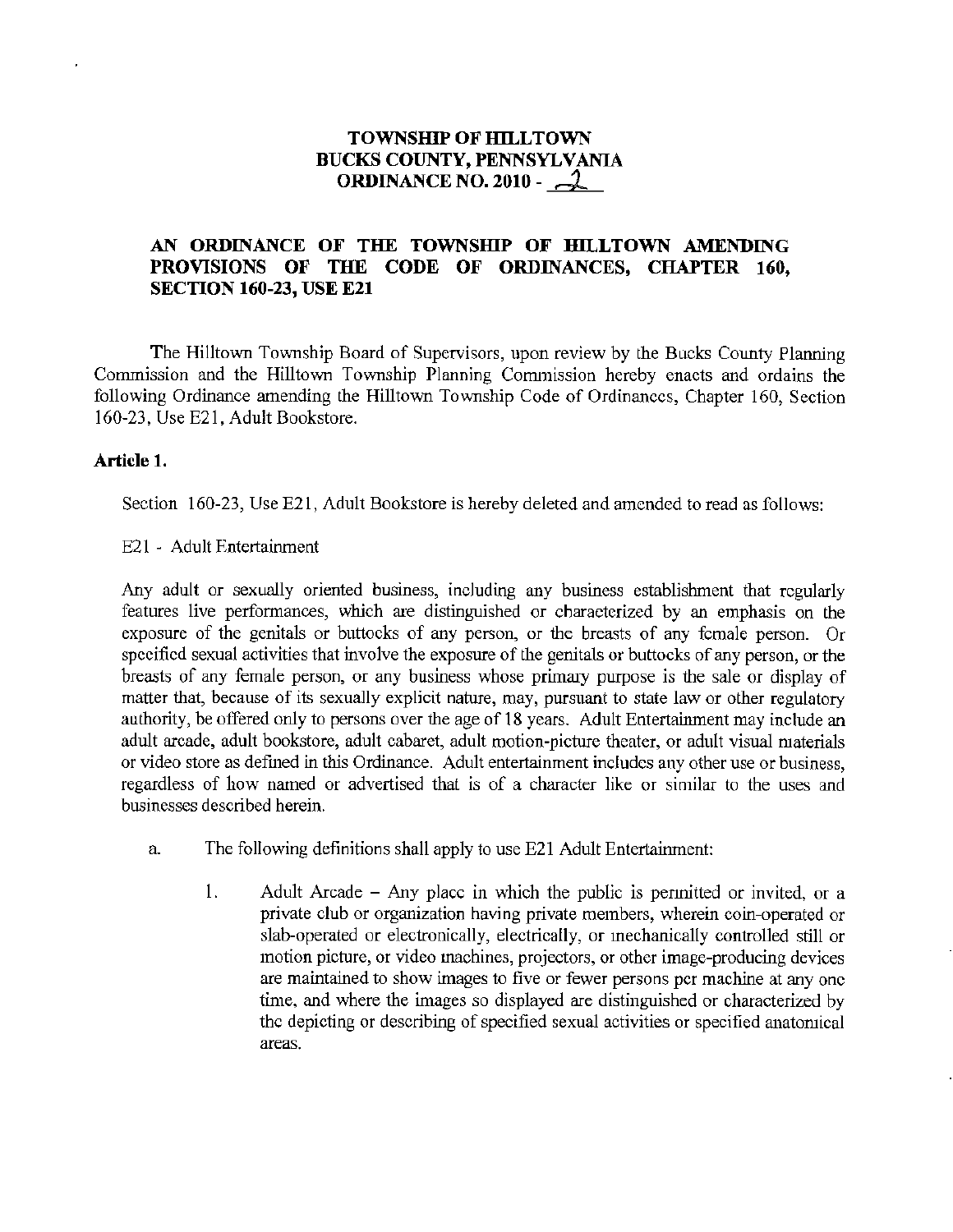- 2. Adult Bookstore An establishment having as a substantial, significant, or preponderant portion of its stock in matter which are distinguished or characterized by their emphasis on content depicting, describing or relating to specified sexual activities or specified anatomical areas as defined herein.
- 3. Adult Cabaret A building or portion thereof or area regularly featuring the presentation or exhibition of live performers whose performances are distinguished or characterized by an emphasis on matter depicting, describing or relating to specified sexual activities or specified anatomical areas as hereinafter defined; or whose performances are rendered in a state of dress so as to expose the female breast below a point immediately above the top of the areola; male or female genitals; pubic areas; buttocks; or the female breast with only the nipple or areola covered, or any combination thereof, for observation by patrons or customers. A distance of five feet shall be maintained between patrons and the performer who appear in any state of nudity.
- 4. Adult Motion-Picture Theater  $-\Lambda$  building or portion thereof or area, open or enclosed, used for the presentation on more than 1/3 of the days in a calendar year during which motion-picture films, video cassettes, cable television or any other such visual media are displayed or exhibited, of films, videocassettes, cable television or other visual media which are distinguished or characterized by an emphasis on matter depicting, describing, or relating to specified sexual activities or specified anatomical areas as hereinafter defined for observation by patrons or customers. "Adult motion-picture theater" does not include any room or suite of rooms rented for human occupancy in a hotel or motel which is equipped or furnished with a video cassette playing machine or cable television.
- 5. Adult Visual Materials or Video Store A building or portion thereof used by an establishment having not less than 10% of its actual display area devoted to; or stock in trade for sale or rental to the public or any segment thereof consisting of books) magazines, other publications, films, video cassettes, or any combination thereof which are distinguished or characterized by their emphasis on matter depicting, describing or relating to specified sexual activities or specified anatomical areas as hereinafter defined.
- 6. Distinguished or Characterized By An Emphasis Upon The dominant or essential theme of the object described by such phrase.
- 7. Regularly Features With respect to an adult business means a regular, substantial course of conduct. The presentation, in or at any building or portion thereof, of live performances which are distinguished or characterized by an emphasis upon the display or specified anatomical areas or specified sexual activity on four or more occasions within a calendar year shall to the extent permitted by law be deemed to be a regular and substantial course of conduct.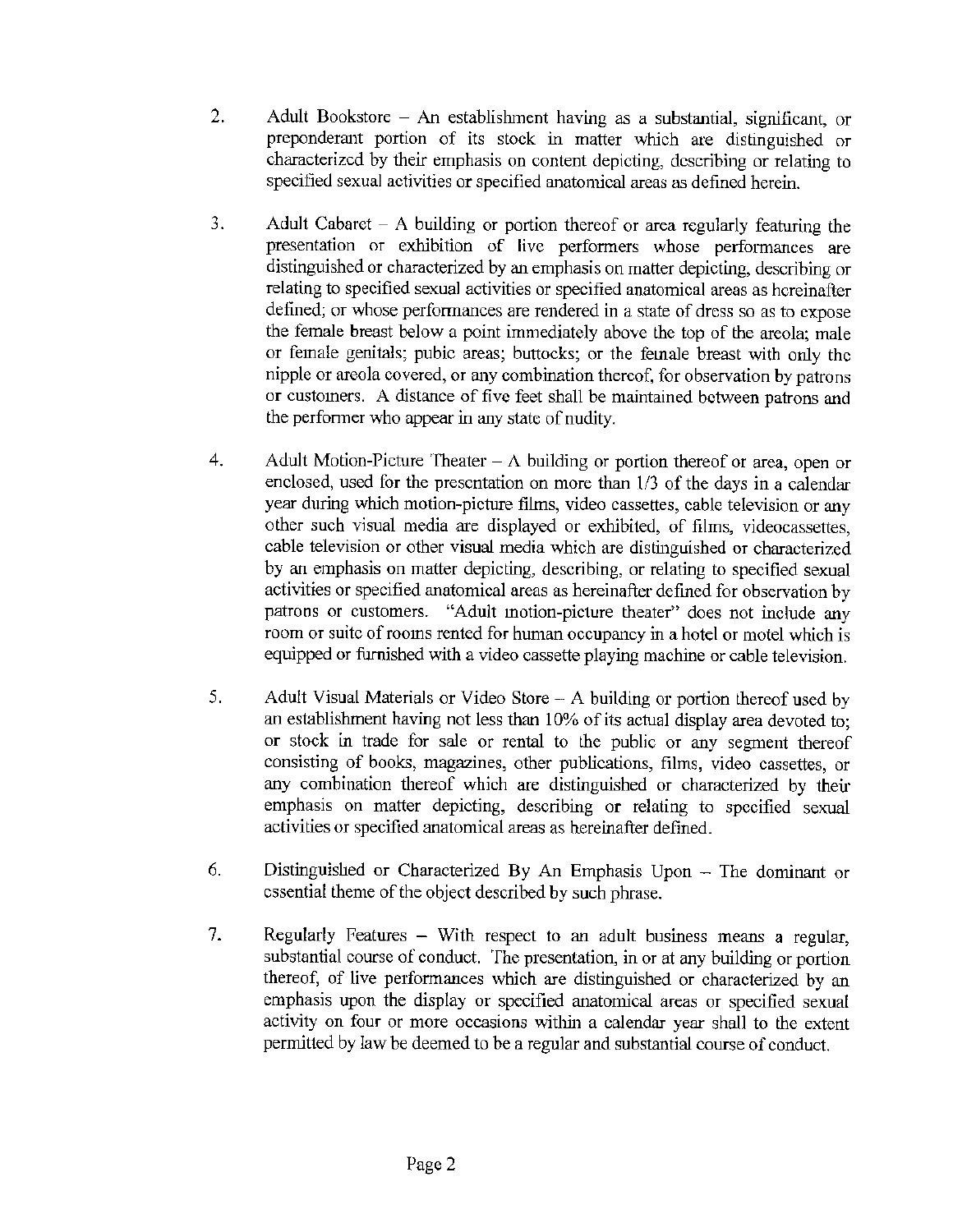- 8. Specified Anatomical Areas  $-$  Any of the following: 1. Less than completely and opaquely covered hwnan genitals, pubic region, buttocks and female breast below a point inunediately above the top of the areola; and 2. Human male genitals in a discernibly turgid state, even if completely and opaquely covered; 3. Any device, costwne or covering that simulates any of the body part included in (1) or (2) above.
- 9. Specified Sexual Activities Any of the following whether performed directly or indirectly through clothing or other coverings: I. Human genitals in a state of sexual stimulation or arousal; 2. Sexual acts, actual or simulated, including sexual intercourse, oral copulation or sodomy; and 3. Fondling or other erotic touching of hwnan genitals, pubic region, buttocks or female breast; 4. Masturbation, actual or simulated; and 5. Excretory functions as part of or in a connection with any of the other activities described in  $(1)$  through  $(4)$  above.
- b. The building or structure of such use shall be located no less than one thousand (1,000) feet from any residential use or district, public or private school, place of worship, recreation facility, or any other religious, institutional or educational use.
- c. No such use shall be located within two thousand (2,000) feet of a similar use.
- d. No person under the age of 18 years of age shall be permitted within a building whose operation would be considered an adult use.
- e. No Adult Entertainment use shall be operated in any manner that permits the observation of any material or activities depicting, describing or relating to specific sexual activities or specified anatomical areas from any public way or from any location outside the building or area of such establishment. This provision shall apply to any display, decoration, sign, show window or other opening. No exterior door or window on the premises shall be propped or kept open at any time while the business is open, and any exterior windows shall be covered with opaque covering at all times.
- f. All off-street parking areas and premises entries of the Adult Entertairunent use shall be illuminated from dusk to closing hours of operation with a lighting system which provides an average maintained horizontal illumination of one (LO) footcandle of lighting on the parking surface and/or walkways. The required lighting level is established in order to provide sufficient illumination of the parking areas and walkways servicing the Adult Entertainment use for the personal safety of patrons and employees and to reduce the incidence of vandalism and criminal conduct.
- g. All parking areas must be located in front of the building.
- h. Such use shall only be operated between the hours of 10:00 AM and 12:00 AM (either on the eastern standard or daylight saving time system). Extended hours of operation may be approved by the Board of Supervisors upon submission of a written request by the applicant/owner of the facility The Board of Supervisors shall take into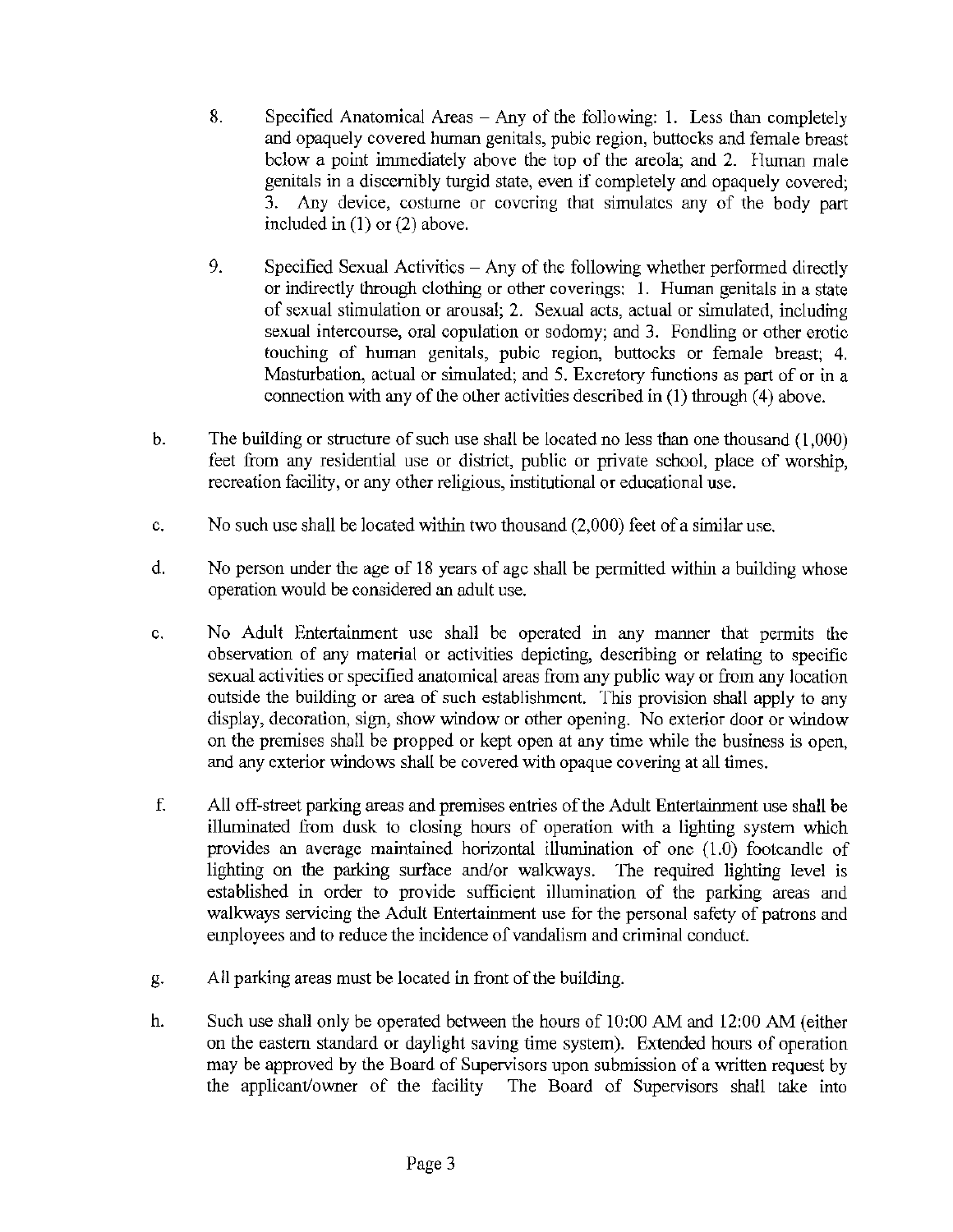consideration the type of facility, amount of usage, and impact on adjoining properties when reviewing such requests.

- i. An Adult Entertainment use shall not include the following:
	- 1. Any activity conducted or sponsored by a school district or other public agency; so long as such activity is being conducted as part of and within the scope of an authorized and regular part of the curriculum or is part of a training or instructional program being conducted by a public agency.
	- 2. Any activity conducted by a person pursuant to any license issued by the State of Pennsylvania or any agency thereof charged with the responsibility of licensing, prescribing standards for and supervising such activity or profession, in and to the extent that such activity is conducted within the course and scope of the exercise of the privileges authorized by such license, or the duties of such agency.
- J. Minimum parking requirement: One (1) space for each one hundred (100) square feet of floor area.

## **Article 2.**

Section 160-22-Table of Use Regulations, Use E21 is amended as follows:

# **Township of Hilltown Table of Use Regulations**

N=Not Permitted; Y=Permitted By-Right; CU=Conditional Use; SE=Special Exception

| $\mathbf{I}$<br>Use               | <b>RR</b> | ~<br>-71- | ÷т.<br>- 11 | U.C<br>- | $ -$<br>ш | ш<br>ш | DC.<br>∼<br> | DC 3<br>- - | MILID<br>MH. | <b>AORC</b> |  |
|-----------------------------------|-----------|-----------|-------------|----------|-----------|--------|--------------|-------------|--------------|-------------|--|
| <b>COL</b><br>-<br>tamment<br>. . | в.        |           |             |          |           | SЕ     |              | --          |              |             |  |

### **Article 3. Severability**

If any sentence, clause, section, or part of this Ordinance is for any reason found to be unconstitutional, illegal, or invalid, such unconstitutionality, illegality, or invalidity shall not affect or impair any of the remaining provisions, sentences, clauses, sections or parts of this Ordinance. It is hereby declared as the intent of the Board of Supervisors of Hilltown Township, that this Ordinance would have been adopted had such unconstitutional, illegal, or invalid sentence, clause, section, or part thereof not been included therein.

### **Article 4. Effective Date**

This Ordinance shall be effective five (5) days after enactment.